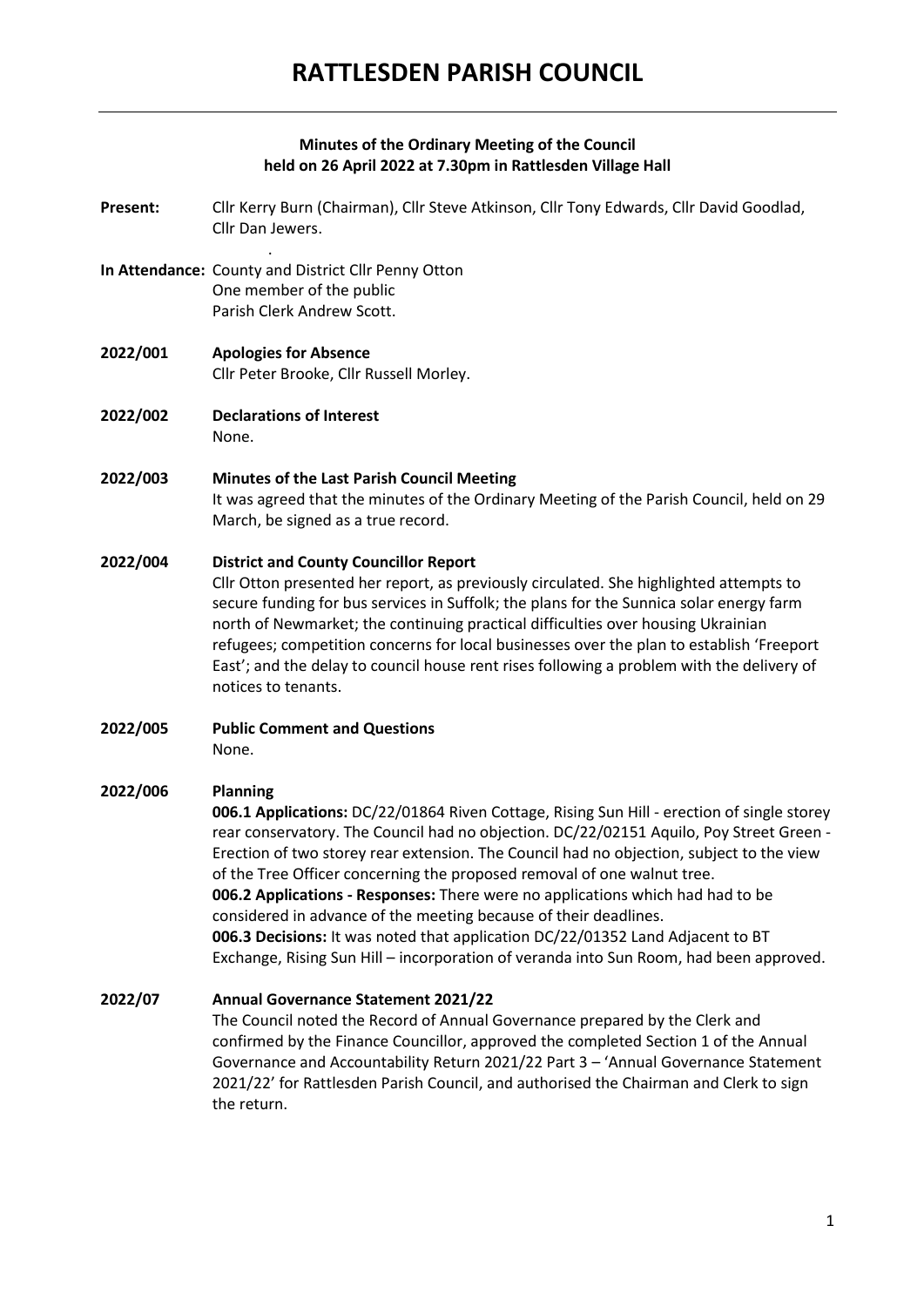# **2022/008 Finance**

**008.1 Financial Report:** The report to 31 March was received. It was noted that the TSB current account stood at £5,262.36 and the deposit account at £48,080.60, and it was agreed that the reconciliation be approved and duly signed.

**008.2 Payments and Income: T**he schedule of payments was approved, as follows:

| To:                           | Reason                                  | Payment   |
|-------------------------------|-----------------------------------------|-----------|
|                               |                                         | f         |
| Parish Clerk                  | Salary: April 2022                      | 335.35    |
|                               | (35 hours @ £11.97) Gross £418.95 Net   |           |
|                               | £335.35                                 |           |
| <b>HMRC</b>                   | <b>PAYE</b>                             | 83.60     |
| Village Warden                | Salary: April 2022                      | 250.00    |
|                               | (25 hours @ £10.00)                     |           |
| <b>Community Council</b>      | New play equipment grant (Ref minute    | 5,000.00  |
|                               | 2021/055.5)                             |           |
| Douglas J Reed                | One month's support to Parish Clerk (35 | 513.45    |
|                               | hours $@$ £14.67)                       |           |
| <b>SALC</b>                   | Subscription 2022/23                    | 393.21    |
| <b>MSDC</b>                   | Bin bags for Warden                     | 18.75     |
| <b>Suffolk County Council</b> | County Farm rent 1/10/21 to 31/3/22     | 34.00     |
| The Felsham Gardeners         | Cemetery and village maintenance        | 275.00    |
|                               | (April)                                 |           |
|                               | <b>TOTAL</b>                            | £6,903.36 |

Income received was duly noted as follows:

| From:       | Reason                               | <b>Total</b> |
|-------------|--------------------------------------|--------------|
|             |                                      |              |
| <b>TSB</b>  | Business account interest (10 April) | 12.36        |
| <b>MSDC</b> | CIL April 2022                       | 26,644.00    |
| <b>MSDC</b> | Precept 22/23 instalment 1           | 11,316.00    |
|             | TOTAL                                | £37,972.36   |

**008.3 Accounting Statements 2021/2022:** The Council approved Section 2 of the Annual Governance and Accountability Return 2021/22 Part 3 – 'Accounting Statements 2021/22' for Rattlesden Parish Council, based on the approved annual accounts, and authorised the Chairman and Clerk to sign the return.

**008.4 Budget 2022-2023:** It was resolved that the budget for 2022/23, as presented, be confirmed.

# **2022/009 Village Charity**

Members of the Finance and Development Working Group had met informally with the sole remaining trustee and secretary, and had received a first-hand account of the recent history and current state of the charity. There appeared to be two options open, namely engaging solicitors to put the charity onto a more certain footing before recruiting new trustees, or consolidating the charity into a Suffolk-based umbrella charity which would be better resourced and still able to benefit Rattlesden residents, albeit not exclusively. The trustee had undertaken to investigate the former initially, although it was recognised that it was a potentially very costly route.